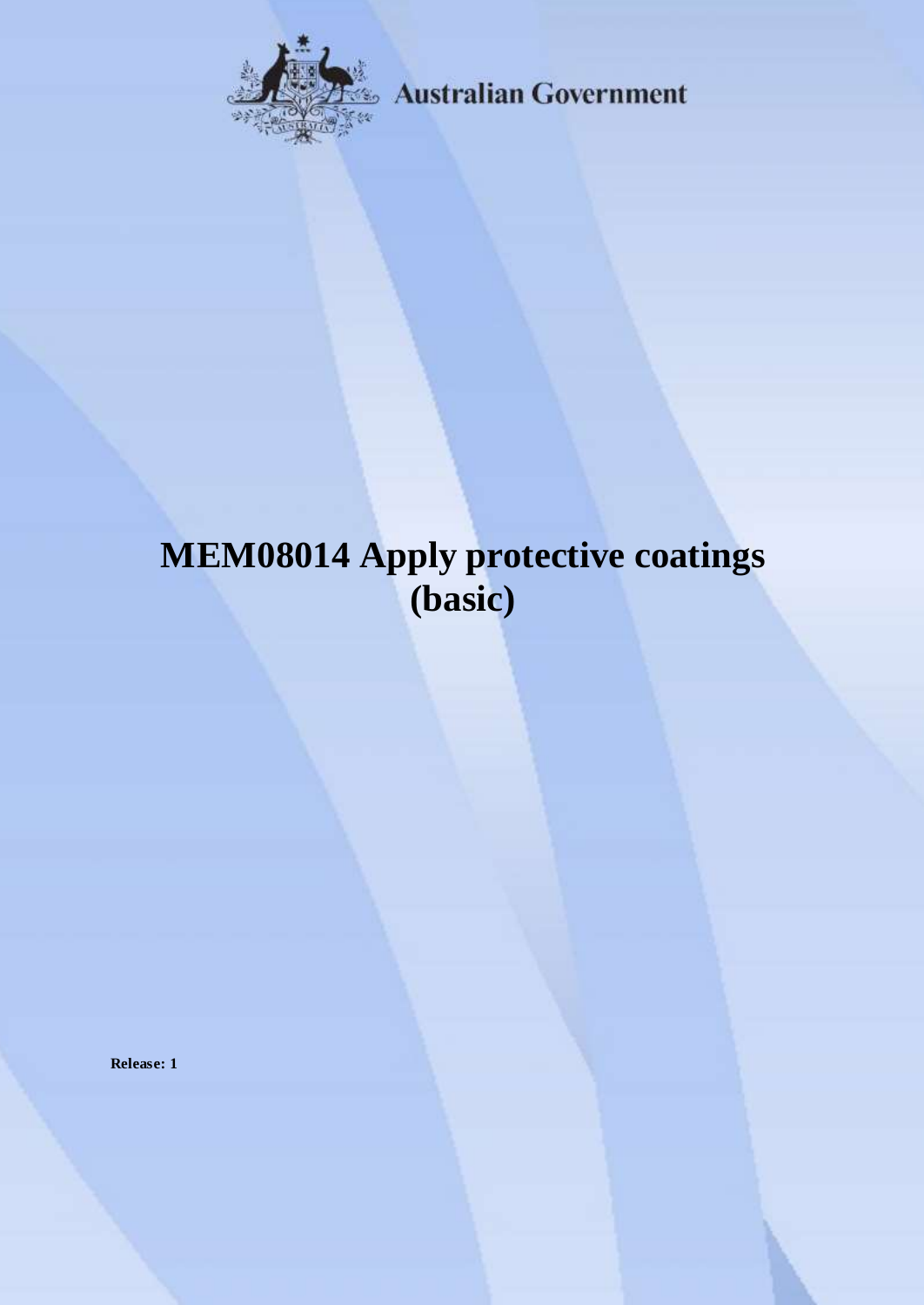## **MEM08014 Apply protective coatings (basic)**

### **Modification History**

Release 1. Supersedes and is equivalent to MEM08014B Apply protective coatings (basic)

## **Application**

This unit of competency defines the skills and knowledge required to follow pre-determined procedures to spray pre-treatments and protective coatings at a basic level where an understanding of specific health and safety matters is required. It covers single and two-pack coatings not containing isocyanates.

Where isocyanates are present unit MEM08015 Apply protective coatings (advanced) should also be selected.

Where the interpretation of technical drawings is required unit MEM09002 Interpret technical drawing should also be selected.

Where the selection and use of mobile load shifting equipment is required unit MEM11004 Undertake dogging and unit MEM11010 Operate mobile load shifting equipment, should also be selected as appropriate.

Where the selection and use of engineering measurement is required unit MEM12023 Perform engineering measurements should also be selected.

Where the selection and use of tools is required unit MEM18001 Use hand tools and unit MEM18002 Use power tools/hand held operations, should also be selected as appropriate.

No licensing, legislative or certification requirements apply to this unit at the time of publication.

**Band: A**

**Unit Weight: 4**

#### **Pre-requisite Unit**

| MEM11011 | Undertake manual handling                                    |
|----------|--------------------------------------------------------------|
| MEM13003 | Work safely with industrial chemicals and materials          |
| MEM13015 | Work safely and effectively in manufacturing and engineering |
| MEM16006 | Organise and communicate information                         |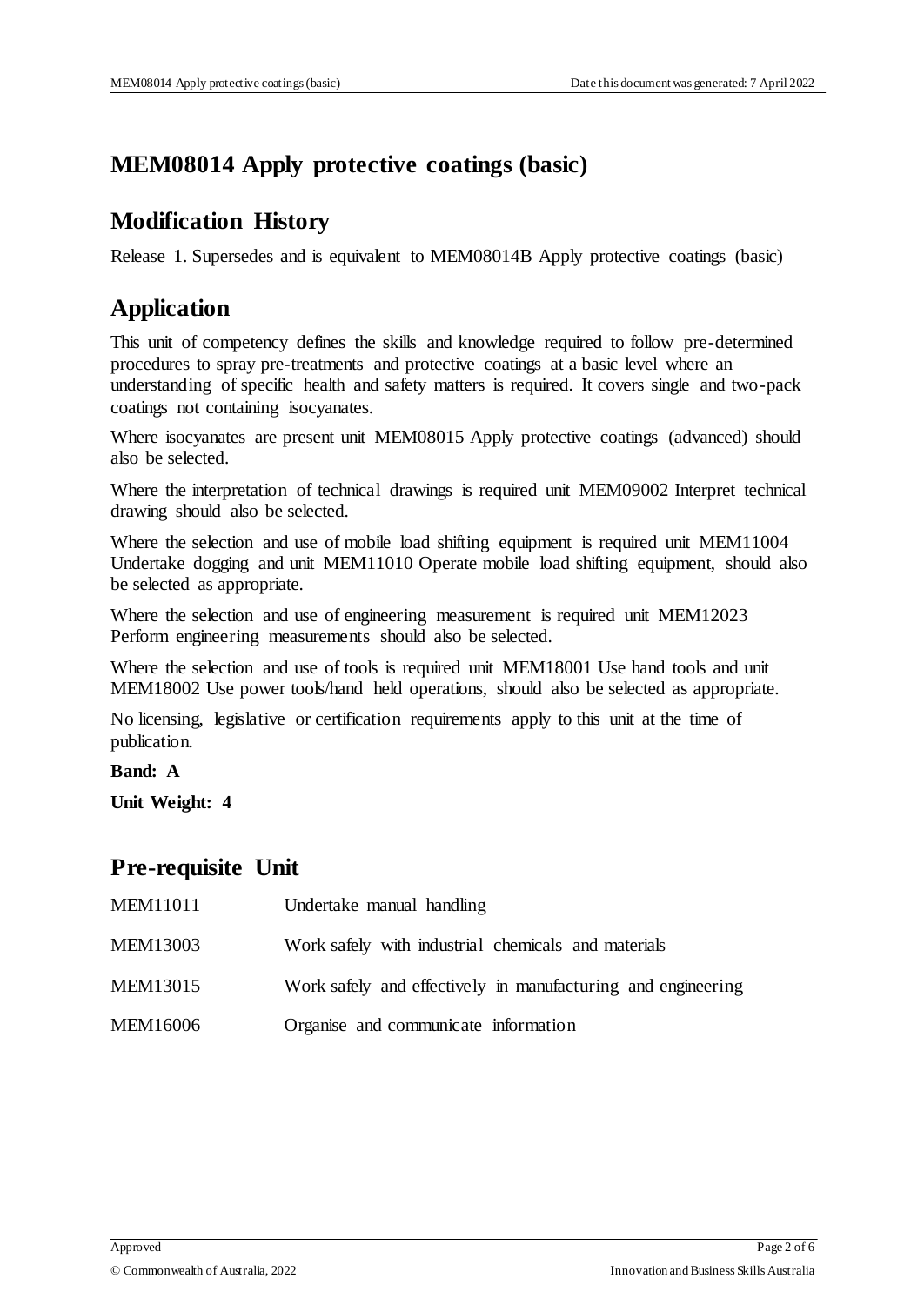## **Competency Field**

Surface finishing

# **Elements and Performance Criteria**

| Elements describe the<br>essential outcomes. |                                                                         | Performance criteria describe the performance needed to<br>demonstrate achievement of the element. |                                                                                                                                                                                              |  |
|----------------------------------------------|-------------------------------------------------------------------------|----------------------------------------------------------------------------------------------------|----------------------------------------------------------------------------------------------------------------------------------------------------------------------------------------------|--|
| $\mathbf{1}$                                 | Determine job<br>requirements                                           | 1.1                                                                                                | Follow standard operating procedures (SOPs)                                                                                                                                                  |  |
|                                              |                                                                         | 1.2                                                                                                | Comply with work health and safety (WHS)<br>requirements at all times                                                                                                                        |  |
|                                              |                                                                         | 1.3                                                                                                | Identify job requirements from specifications, job sheets<br>or work instructions                                                                                                            |  |
|                                              |                                                                         | 1.4                                                                                                | Identify and interpret supplier information, product<br>details, Australian and international standards, regulatory<br>and legislative requirements relevant to the work to be<br>undertaken |  |
| $\overline{2}$                               | Prepare to<br>undertake work                                            | 2.1                                                                                                | Obtain required protective coating materials according to<br>job requirements                                                                                                                |  |
|                                              |                                                                         | 2.2                                                                                                | Gather required protective coating application equipment<br>according to job requirements                                                                                                    |  |
|                                              |                                                                         | 2.3                                                                                                | Prepare worksite for application of protective coating                                                                                                                                       |  |
| 3                                            | <b>Select and</b><br>maintain personal<br>protective<br>equipment (PPE) | 3.1                                                                                                | Select and use appropriate personal protective equipment<br>(PPE) for coating application according to job<br>requirements and SOPs                                                          |  |
|                                              |                                                                         | 3.2                                                                                                | Identify and use ancillary support attachments                                                                                                                                               |  |
|                                              |                                                                         | 3.3                                                                                                | Maintain PPE in accordance with manufacturers'<br>specification and SOPs                                                                                                                     |  |
| 4                                            | Prepare work<br>piece for<br>application of<br>protective coating       | 4.1                                                                                                | Inspect surface condition for readiness for application of<br>protective coating according to specification                                                                                  |  |
|                                              |                                                                         | 4.2                                                                                                | Identify unsuitable work pieces/surfaces and fabrication<br>defects and undertake appropriate remedial action or                                                                             |  |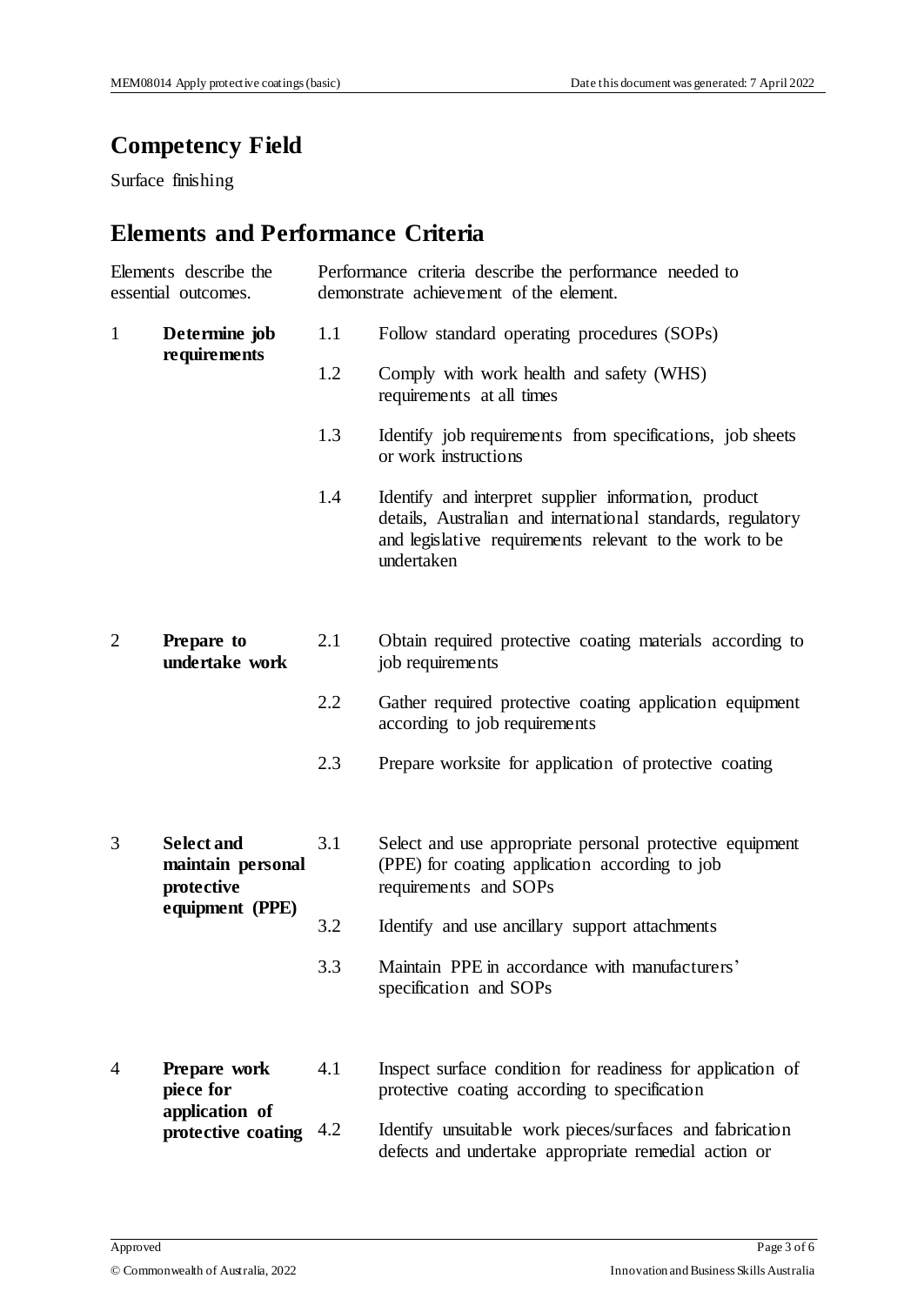| Elements describe the<br>essential outcomes. |                                                | Performance criteria describe the performance needed to<br>demonstrate achievement of the element. |                                                                                                                        |  |  |
|----------------------------------------------|------------------------------------------------|----------------------------------------------------------------------------------------------------|------------------------------------------------------------------------------------------------------------------------|--|--|
|                                              |                                                |                                                                                                    | report in accordance with SOPs                                                                                         |  |  |
|                                              |                                                | 4.3                                                                                                | Mask components where protective coating application is<br>not specified                                               |  |  |
|                                              |                                                | 4.4                                                                                                | Identify conditions for overspray                                                                                      |  |  |
|                                              | <b>Prepare</b><br>equipment for                | 5.1                                                                                                | Undertake routine maintenance on plant and equipment<br>in accordance with procedures                                  |  |  |
|                                              | application of<br>surface coating<br>materials | 5.2                                                                                                | Record status/report by proforma or orally in accordance<br>with procedures                                            |  |  |
|                                              |                                                | 5.3                                                                                                | Assemble conventional coating application equipment in<br>accordance with equipment requirements                       |  |  |
| 6                                            | Apply single pack 6.1<br>coatings              |                                                                                                    | Identify coating product type, solvent, uses, mixing<br>procedure, clean-up and safety requirements, as<br>appropriate |  |  |
|                                              |                                                | 6.2                                                                                                | Demonstrate correct method of wet film thickness in<br>accordance with specified dry film                              |  |  |
|                                              |                                                | 6.3                                                                                                | Thin coating material to suit the application method and<br>achieve required film thickness                            |  |  |
|                                              |                                                | 6.4                                                                                                | Apply coating using specified application method                                                                       |  |  |
|                                              |                                                | 6.5                                                                                                | Use coating schedules for metal and non-metal materials                                                                |  |  |
|                                              |                                                | 6.6                                                                                                | Monitor coating application and curing technique<br>according to SOPs                                                  |  |  |
| 7                                            | <b>Clean and store</b><br>equipment            | 7.1                                                                                                | Clean and disassemble conventional coating application<br>equipment and inspect for damage                             |  |  |
|                                              |                                                | 7.2                                                                                                | Record and report faulty equipment to appropriate<br>personnel in accordance with SOPs                                 |  |  |
|                                              |                                                | 7.3                                                                                                | Store coating application equipment in accordance with<br><b>SOPs</b>                                                  |  |  |
|                                              |                                                |                                                                                                    |                                                                                                                        |  |  |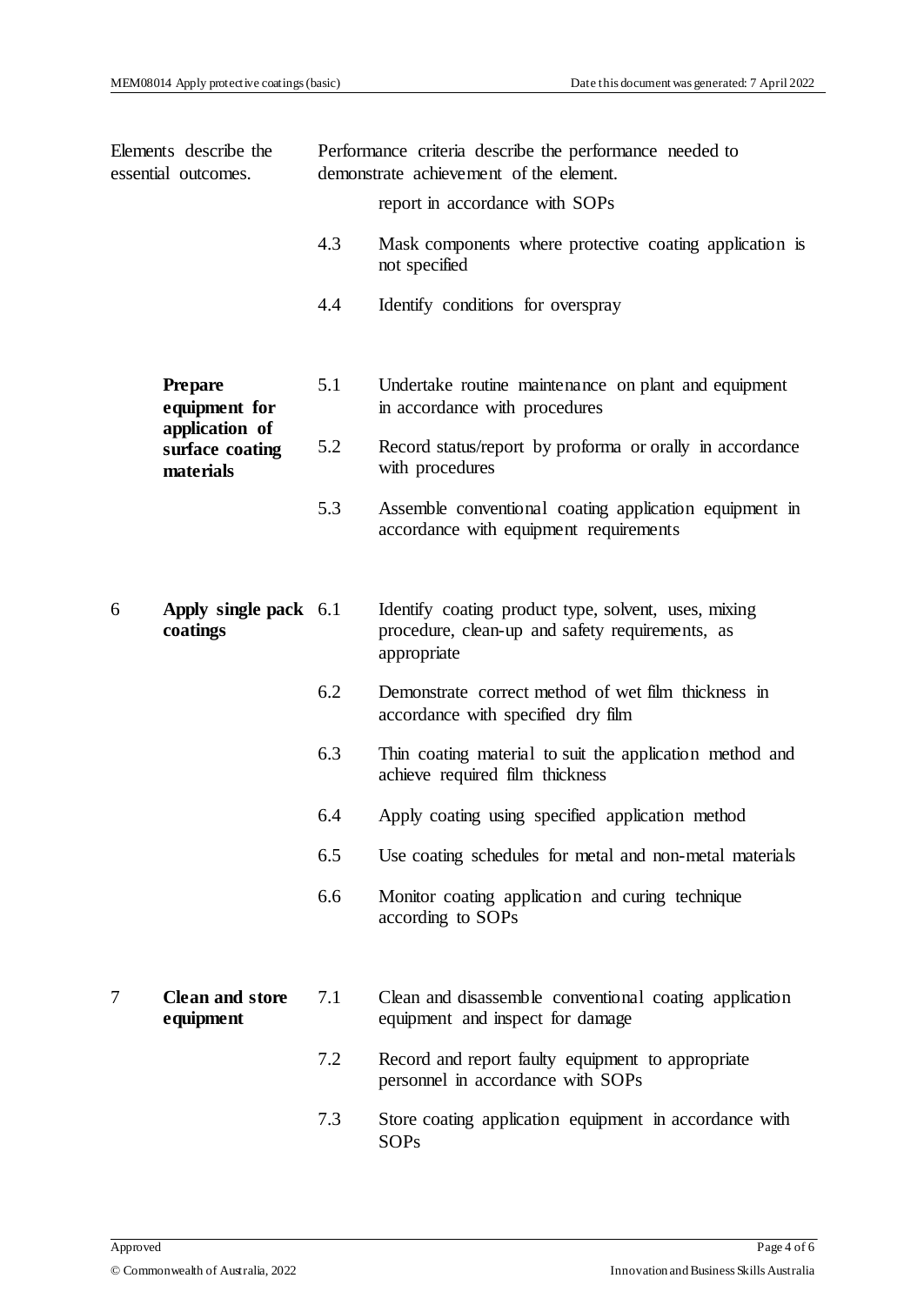Elements describe the essential outcomes.

Performance criteria describe the performance needed to demonstrate achievement of the element.

| 8 | <b>Inspect finish</b><br>surface | 8.1 | Assess surface finish for profile size differences and uses                                              |
|---|----------------------------------|-----|----------------------------------------------------------------------------------------------------------|
|   |                                  | 8.2 | Determine coating thickness using appropriate<br>instruments and compare results with job specifications |
|   |                                  | 8.3 | Inspect total surface for conformance to specification in<br>accordance with SOPs                        |
|   |                                  | 8.4 | Record inspection results in accordance with SOPs                                                        |

## **Foundation Skills**

This section describes those required skills (reading, writing, oral communication and numeracy) that are essential to workplace performance in this unit of competency.

Foundation skills essential to performance are explicit in the performance criteria of this unit of competency.

## **Range of Conditions**

This field allows for different work environments and conditions that may affect performance. Essential operating conditions that may be present (depending on the work situation, accessibility of the item, and local industry and regional contexts) are included.

| Equipment includes one<br>$(1)$ or more of the<br>following:                         | brush<br>roller<br>conventional spray equipment<br>$\bullet$                                                                                                                       |
|--------------------------------------------------------------------------------------|------------------------------------------------------------------------------------------------------------------------------------------------------------------------------------|
| Specific health and safety<br>matters include one $(1)$ or<br>more of the following: | interpretation of safety data sheet (SDS) warnings<br>materials sensitivity<br>٠<br>hazardous goods<br>breathable air<br>$\bullet$<br>introduction of compressed air into the body |
| PPE includes one (1) or<br>more of the following:                                    | hand protection<br>full body protection<br>٠<br>respirators<br>٠<br>air fed hoods and foot protection                                                                              |